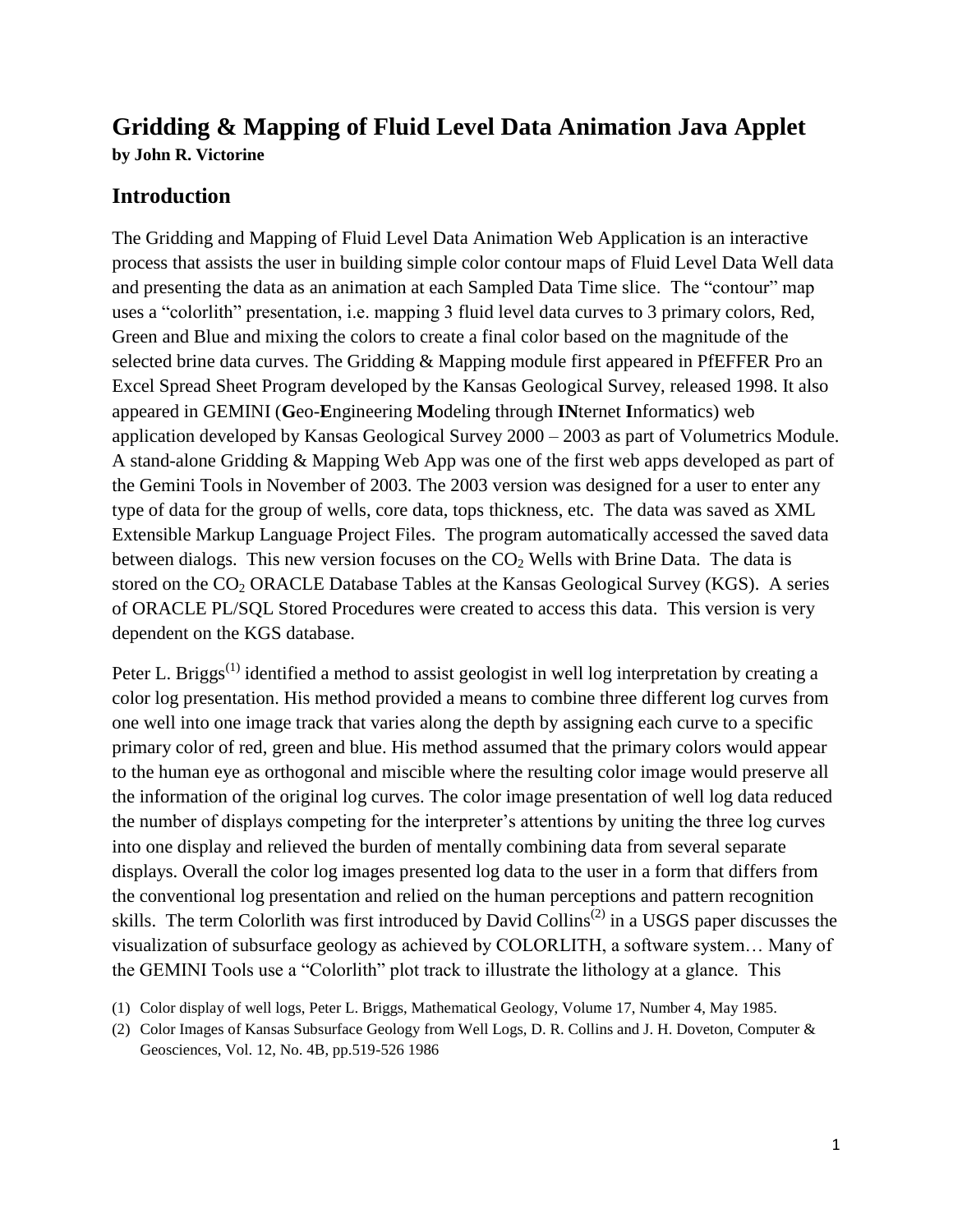program extends this concept to the Gridding & Mapping web app with the brine data curves since there are a number of data types that are created for each water sample for each well. The idea of using the fluid level data magnitudes is to create the color "contour" map which would signal a change in the effects of  $CO<sub>2</sub>$  on the oil & gas field. The influence of the  $CO<sub>2</sub>$  injected into the Mississippian will affect the fluid levels which could be mapped over time by the color changes on the Gridding and Mapping Web App.

To access Gridding and Mapping of Fluid Level Data Animation web site go to [http://www.kgs.ku.edu/PRS/Ozark/Software/GRID\\_FLUID/index.html](http://www.kgs.ku.edu/PRS/Ozark/Software/GRID_FLUID/index.html) at the top of the web page there is a menu "Main Page|Applet|Help|Copyright & Disclaimer|". Select the "Applet"

| ×<br>Do you want to run this application?                                                                                                                                                       |                  |                   |                                         |  |  |  |  |
|-------------------------------------------------------------------------------------------------------------------------------------------------------------------------------------------------|------------------|-------------------|-----------------------------------------|--|--|--|--|
|                                                                                                                                                                                                 |                  | Name:             | <b>Fluid Level Gridding and Mapping</b> |  |  |  |  |
|                                                                                                                                                                                                 |                  | <b>Publisher:</b> | University of Kansas                    |  |  |  |  |
|                                                                                                                                                                                                 |                  | Location:         | http://www.kgs.ku.edu                   |  |  |  |  |
| This application will run with unrestricted access which may put your computer and<br>personal information at risk. Run this application only if you trust the location and<br>publisher above. |                  |                   |                                         |  |  |  |  |
| Do not show this again for apps from the publisher and location above                                                                                                                           |                  |                   |                                         |  |  |  |  |
|                                                                                                                                                                                                 | More Information |                   | Cancel<br>Run                           |  |  |  |  |

menu option a "Warning - Security" Dialog will appear *("Do you want to run this application?"*). The program has to be able to read and write to the user's PC and access the Kansas Geological Survey (KGS) Database and File Server, ORACLE requires this dialog. The program does not save your files to KGS, but allows you to access the KGS for well information. The program does not use Cookies or any hidden software. The blue shield on the warning dialog is a symbol that the Java

web app is created by a trusted source, which is the University of Kansas. Select the "Run" Button, which will show the Brine Data "Enter" Panel illustrated below,



**Enter**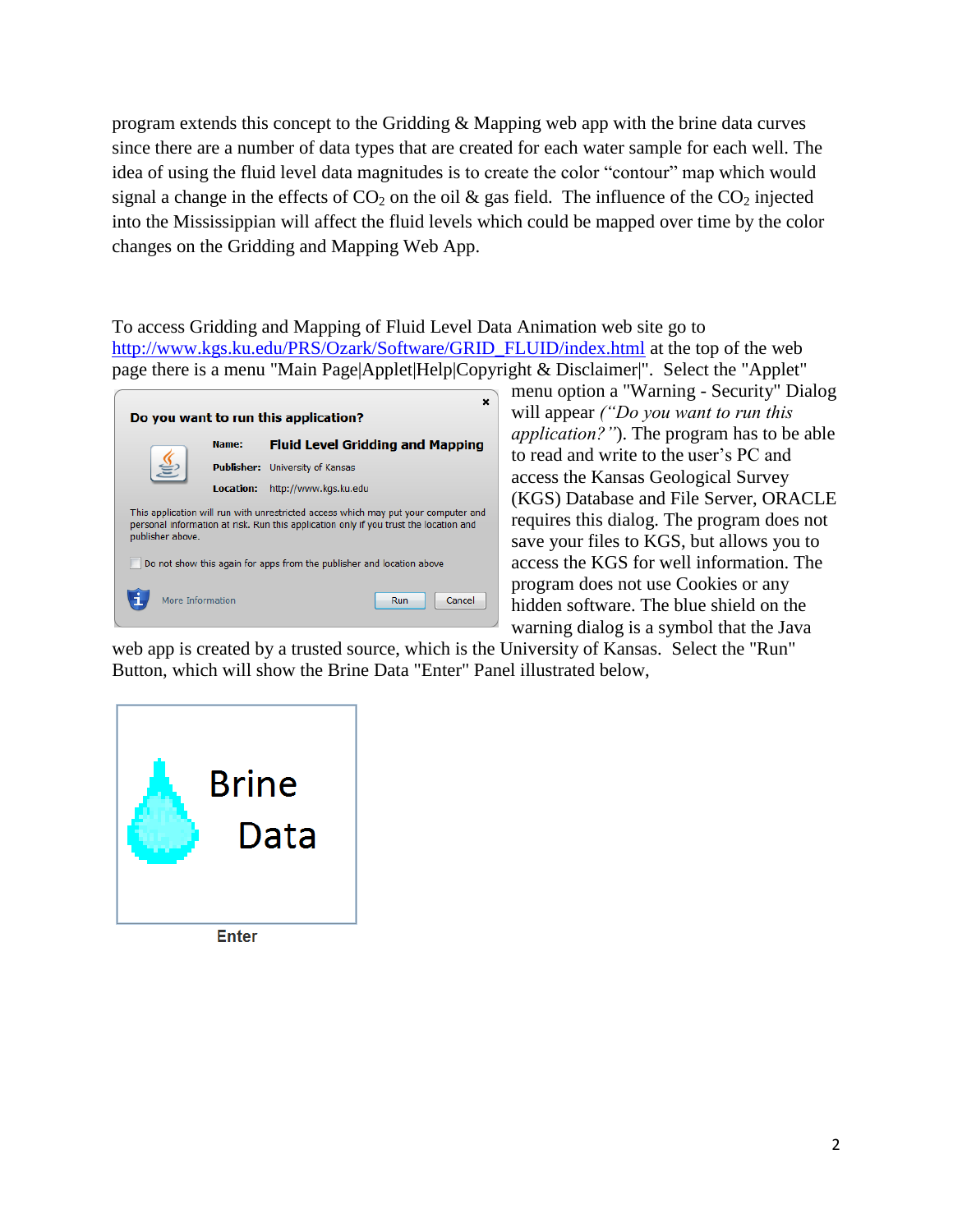## **Brine Data Dialog**

This program is designed to create a gridding and mapping animation of the 15 monitoring wells in around the Wellington KGS 2-28  $CO<sub>2</sub>$  Sequestration Well using a "colorlith" presentation of the fluid level data, i.e. 3 brine data curves mapped to 3 colors Red, Green and Blue respectively and mixes the color to reflect the effects of  $CO<sub>2</sub>$  in the oil & gas field. The idea is that by picking and plotting the right three curves that may be especially sensitive to the fluid level and reflect the  $CO<sub>2</sub>$  interaction and see a change in the presentation on the map over time by the color changes.

| $\mathbb{X}$<br>▣<br>L<br><b>Brine Data</b><br>$\overline{\phantom{0}}$                                                       |  |  |  |  |  |  |
|-------------------------------------------------------------------------------------------------------------------------------|--|--|--|--|--|--|
|                                                                                                                               |  |  |  |  |  |  |
| Select check boxes from left R-Red to right B-Blue otherwise the color mix will not plot correctly.<br><b>Clear Selection</b> |  |  |  |  |  |  |
| -Other <sup>®</sup>                                                                                                           |  |  |  |  |  |  |
| ? R<br>G<br>B<br>Curve                                                                                                        |  |  |  |  |  |  |
| <b>Total Fluid</b><br>50%                                                                                                     |  |  |  |  |  |  |
| <b>Oil Cut</b><br>50%                                                                                                         |  |  |  |  |  |  |
| <b>Barrels of Oil Per Day</b><br>50%                                                                                          |  |  |  |  |  |  |
| <b>Fluid Level</b><br>50%                                                                                                     |  |  |  |  |  |  |
| <b>Joints in Well</b><br>50%                                                                                                  |  |  |  |  |  |  |
| <b>Bottom Hole Pressure</b><br>50%                                                                                            |  |  |  |  |  |  |
| CO <sub>2</sub><br>5%                                                                                                         |  |  |  |  |  |  |
| <b>GAS MCFD</b><br>5%                                                                                                         |  |  |  |  |  |  |
| <b>MNEM</b><br>5%<br>25%<br>75%<br>95%<br>Max<br>Min<br>Mean<br>Median                                                        |  |  |  |  |  |  |
|                                                                                                                               |  |  |  |  |  |  |
|                                                                                                                               |  |  |  |  |  |  |
|                                                                                                                               |  |  |  |  |  |  |
|                                                                                                                               |  |  |  |  |  |  |



Close this dialog and all dialogs opened by this dialog.



Begin Animation of Brine Data.

The fluid level data for the 15 monitoring wells are automatically downloaded when the user starts the program and loaded into this dialog. The bottom panel is the basic control to select the 3 fluid level data curves to map to the 3 colors Red, Green and Blue respectively and automatically mixes the color to reflect the  $CO<sub>2</sub>$  in the oil  $\&$  gas field. At the top of the panel is a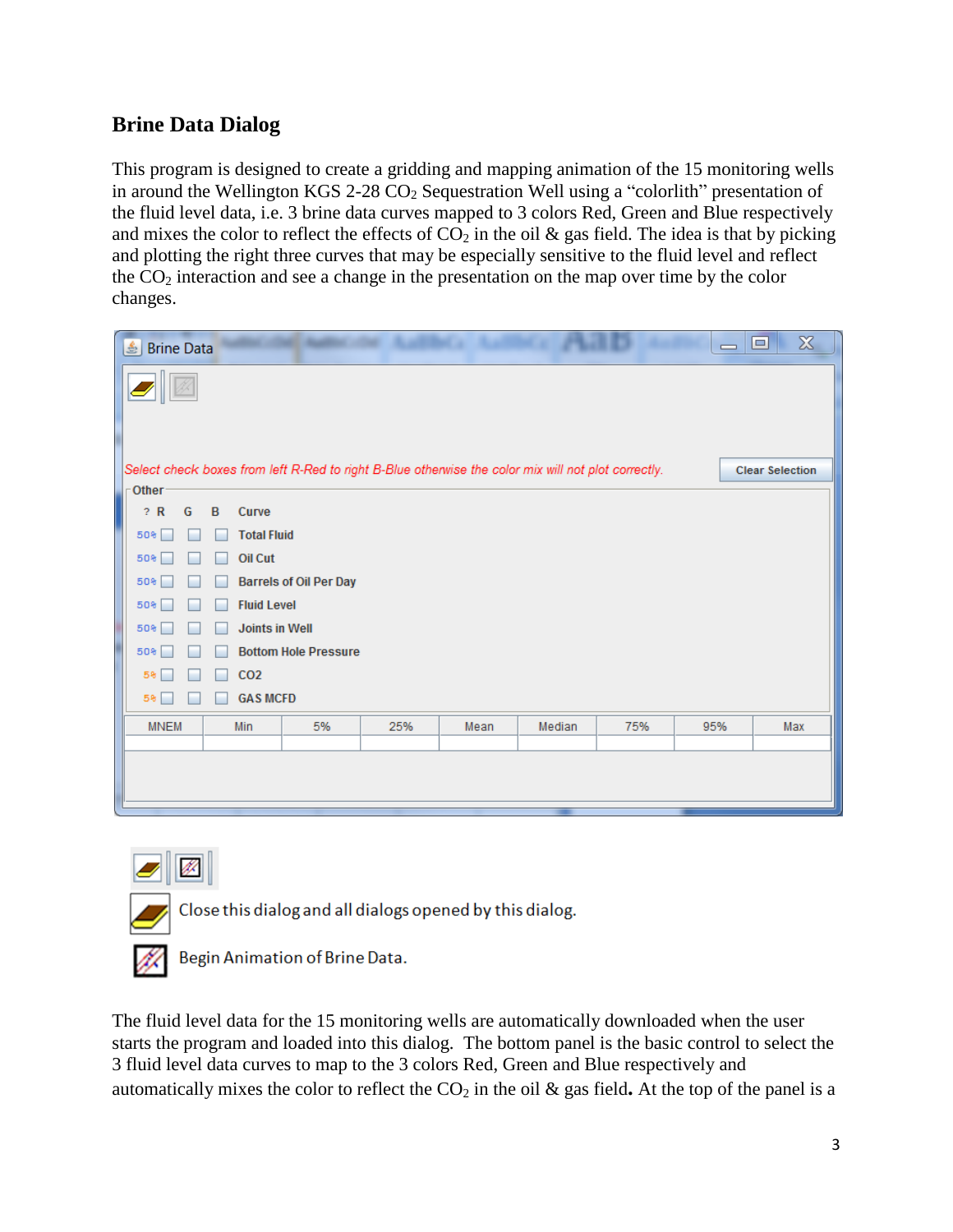"warning" to select the boxes from left R-Red to right B-Blue otherwise the color mix will not plot correctly. The "Clear Selection" button allows the user to clear the selection so they can select a different set of curves. The user will note next to each Curve row is a set of labels 50% or 5%, as indicators on the number of samples within each of the curves. The Number % gives the user an idea which fluid level curves is reflected to the number of wells. If the curve you are selecting has data for all rows then you will see the 100%, if there is data for 50% to 99% of the wells then you will see 50%, etc. The bottom table shows the statistics of the data for the

complete data set. The plot icon  $\mathbb Z$  button will only enable when the user has selected the 3 curves for plotting.

| LŜ.<br><b>Brine Data</b>                                                                            |                               |          |        |          |         |           | امارے    | $\mathbf x$            |
|-----------------------------------------------------------------------------------------------------|-------------------------------|----------|--------|----------|---------|-----------|----------|------------------------|
| 1f.                                                                                                 |                               |          |        |          |         |           |          |                        |
| Select check boxes from left R-Red to right B-Blue otherwise the color mix will not plot correctly. |                               |          |        |          |         |           |          | <b>Clear Selection</b> |
| Other                                                                                               |                               |          |        |          |         |           |          |                        |
| ? R<br>G                                                                                            | B<br>Curve                    |          |        |          |         |           |          |                        |
| 50%                                                                                                 | <b>Total Fluid</b>            |          |        |          |         |           |          |                        |
| 50%                                                                                                 | <b>Oil Cut</b>                |          |        |          |         |           |          |                        |
| 50%                                                                                                 | <b>Barrels of Oil Per Day</b> |          |        |          |         |           |          |                        |
| 50%                                                                                                 | <b>Fluid Level</b>            |          |        |          |         |           |          |                        |
| 50%                                                                                                 | <b>Joints in Well</b>         |          |        |          |         |           |          |                        |
| <b>Bottom Hole Pressure</b><br>50%<br>v                                                             |                               |          |        |          |         |           |          |                        |
| 5%                                                                                                  | CO <sub>2</sub><br>V          |          |        |          |         |           |          |                        |
| 5%                                                                                                  | <b>GAS MCFD</b>               |          |        |          |         |           |          |                        |
| <b>MNEM</b>                                                                                         | Min                           | 5%       | 25%    | Mean     | Median  | 75%       | 95%      | Max                    |
| $\ $ CUT                                                                                            | 0                             | $\bf{0}$ | 0.5    | 1.5      | 1.653   | 2         | 6.36     | 11                     |
| BHP                                                                                                 | 0.01                          | 4.803    | 593.25 | 1,058.88 | 873.821 | 1,244.535 | 1,460.81 | 1,530                  |
| C <sub>O2</sub>                                                                                     | 0.9                           | 1.9      | 21.5   | 100      | 62.521  | 100       | 100      | 100                    |
|                                                                                                     |                               |          |        |          |         |           |          |                        |

The "Clear Selection" button resets the check boxes so the user can choose a different set of curves, the Statistics Table is also cleared.

The applet is automatically downloading the fluid level data for this animation from a ORACLE PL/SQL Stored Procedure,

[http://chasm.kgs.ku.edu/ords/iqstrat.co2\\_gridding\\_fluid\\_pkg.getDateXML](http://chasm.kgs.ku.edu/ords/iqstrat.co2_gridding_fluid_pkg.getDateXML)

This data set is all the data that is necessary to create an animation over time. Each data set will have a Group ID ("FLUID") and a Group Number starting at 0, 1, 2, ... etc. Each number also represents a date the well was sampled, i.e. 0 is 01 August 2015, 1 is 02 September 2015, etc. The wells were automatically group to simplify the process. The color limits for each date is set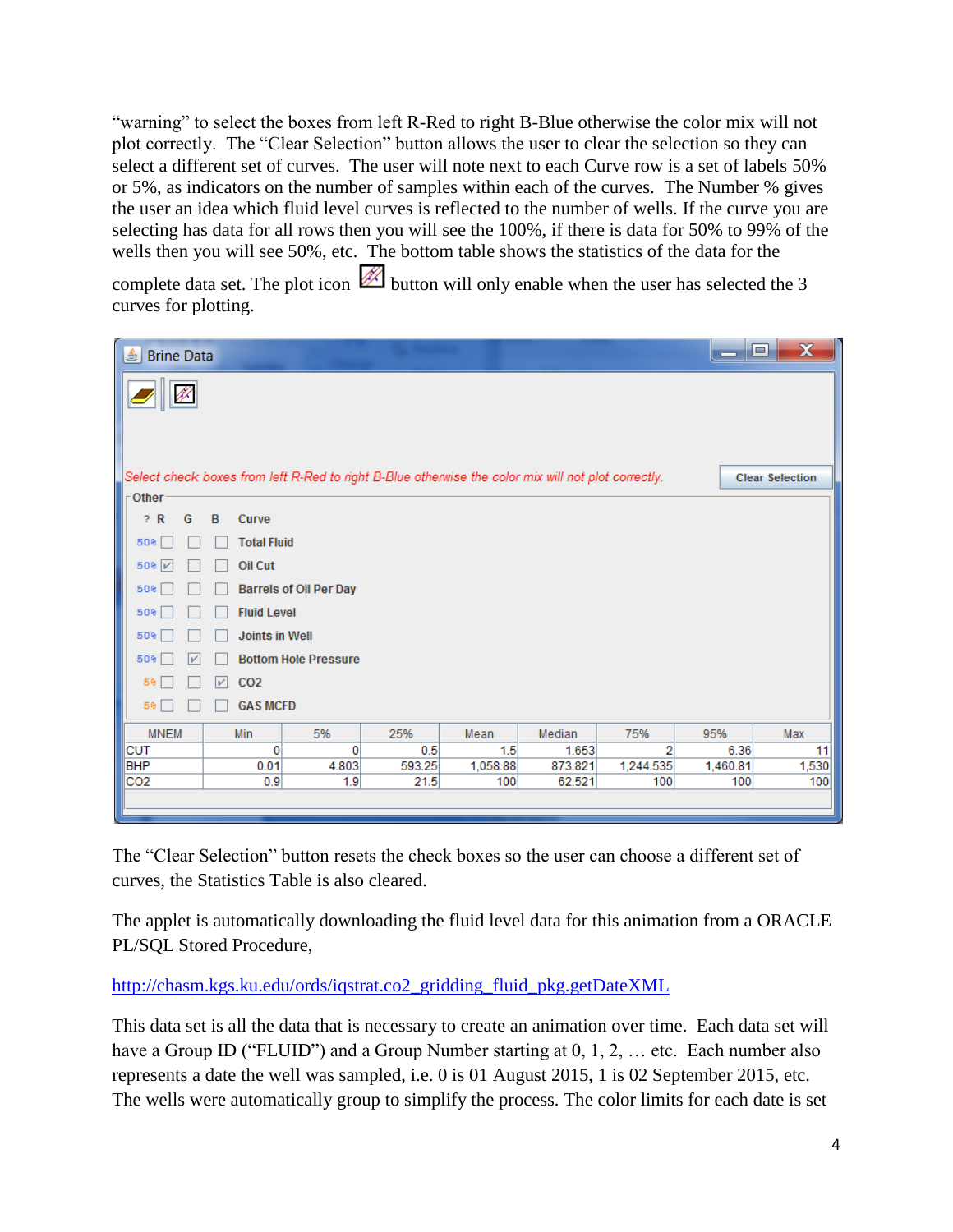at the beginning using the statistics table at the bottom of the Brine Data Frame and every time slice is set to those limits, i.e. 5% is the minimum value and 95% is the maximum value. The data over time is plotted to the same limits in the hope of observing fluid level changes over time with respect to the wells.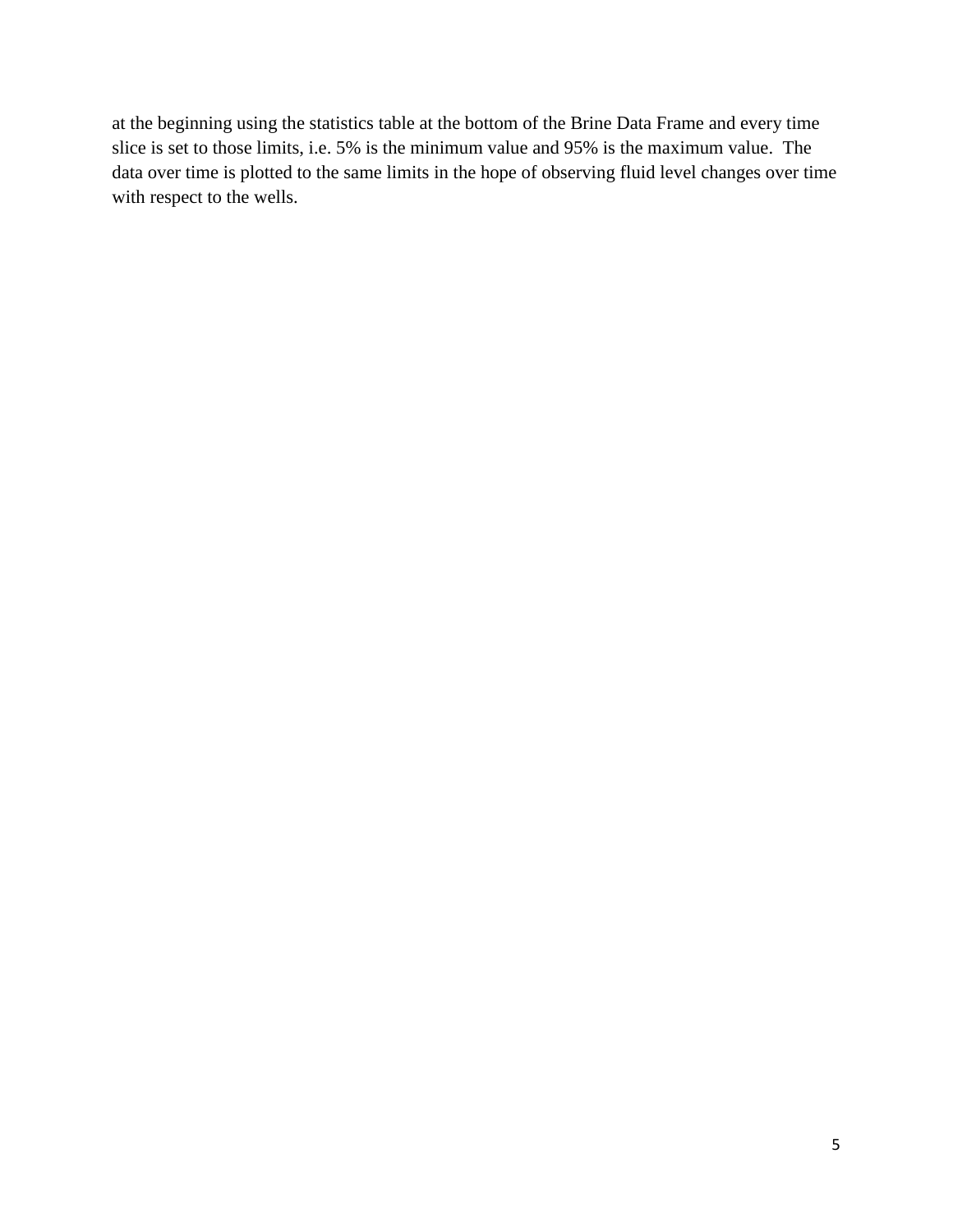### **Map Brine Data Frame**

The "Map Brine Data" Frame is basically the Gridding & Mapping Control Panel. The frame has 2 sections the upper or check boxes of possible brine data types that were analyzed for the well group. There are 3 check boxes for each fluid level data type, R-Red, G-Green and B-Blue. The user will note next to each Curve row is a Number%, as indicators on the number of samples within each of the curves. The program is designed to allow the user to select up to 3 fluid level data curves and to map each curve with a primary color to form a "Colorlith" of the fluid level data on the Gridding & Mapping Well Map Plot.



As the user selects each fluid level data curve for plotting the program computes a statistical analysis of the data, i.e. computing the Minimum, Maximum, Mean, Median, etc. of the fluid level data curve in the second section. The data is presented so the user knows the spread of the data. The program automatically selects the 5% and 95% for the minimum and maximum plot values and places them in the text fields at the bottom of the panel for the color selected. The user can change the values, which will change the color of the Gridding & Mapping Plot Area.

#### **Example: Oil Cut (%), Bottom Hole Pressure (BHP) and CO2 (%) Fluid Data Well Map:**

Starting with the upper panels this example will generate a Gridding & Mapping Brine Data Well Map for the Oil Cut (%), Bottom Hole Pressure (BHP) and CO2 (%) Fluid Data.

Select the R (Red) Check box in the Oil Cut Curve Row. This action will perform a number of steps,

- 1. All other check boxes under the R (Red) column are disabled.
- 2. The Oil Cut data spread is computed and inserted in the statistics table.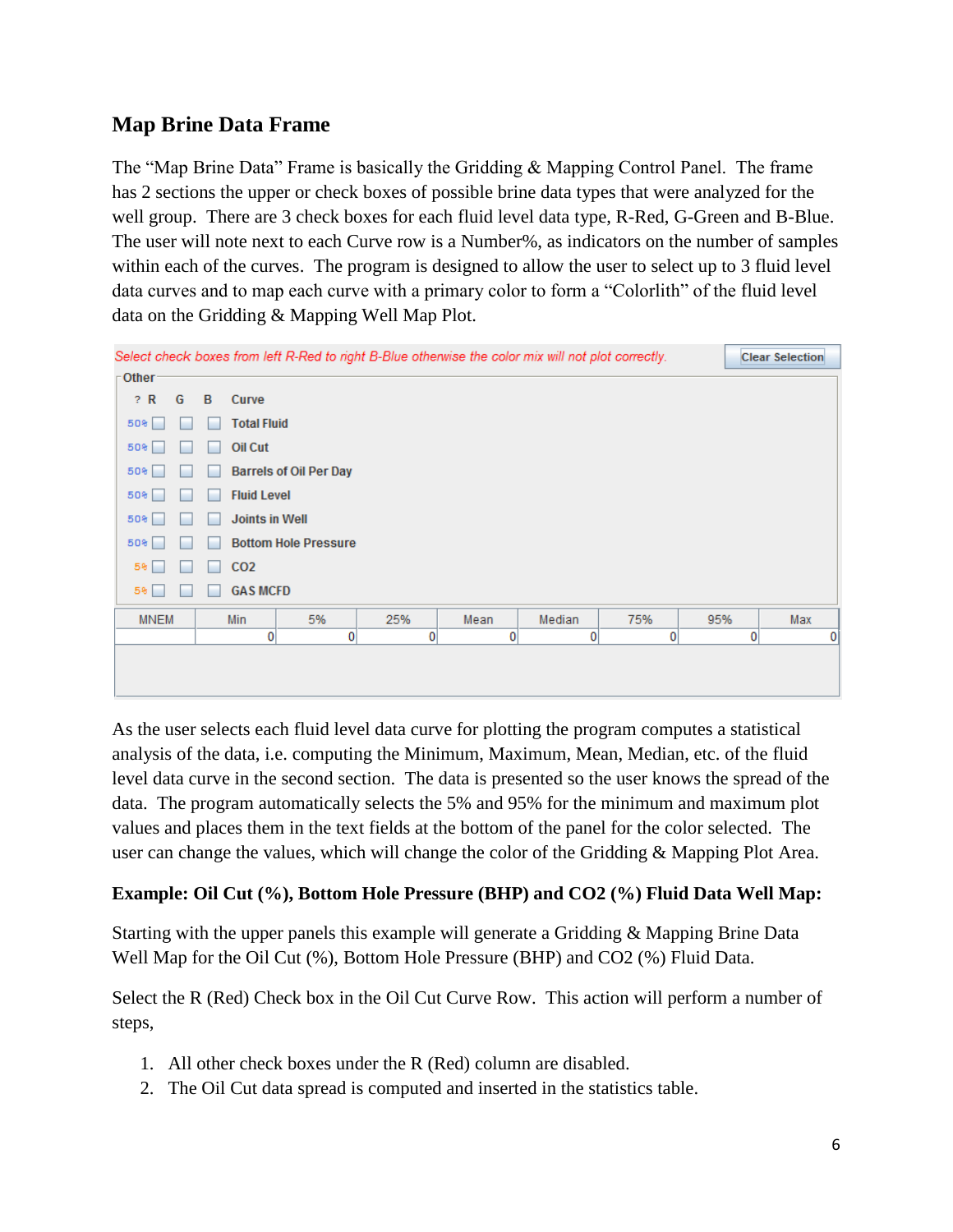| Select check boxes from left R-Red to right B-Blue otherwise the color mix will not plot correctly. |                             |                       |                               |              |      |        |                | <b>Clear Selection</b> |     |
|-----------------------------------------------------------------------------------------------------|-----------------------------|-----------------------|-------------------------------|--------------|------|--------|----------------|------------------------|-----|
| Other-                                                                                              |                             |                       |                               |              |      |        |                |                        |     |
| ? R<br>G                                                                                            | B                           | Curve                 |                               |              |      |        |                |                        |     |
| 50%                                                                                                 | ۰                           | <b>Total Fluid</b>    |                               |              |      |        |                |                        |     |
| $50%$ $V$                                                                                           |                             | <b>Oil Cut</b>        |                               |              |      |        |                |                        |     |
| 50%                                                                                                 |                             |                       | <b>Barrels of Oil Per Day</b> |              |      |        |                |                        |     |
| 50%                                                                                                 |                             | <b>Fluid Level</b>    |                               |              |      |        |                |                        |     |
| 50%                                                                                                 |                             | <b>Joints in Well</b> |                               |              |      |        |                |                        |     |
| 50%                                                                                                 | <b>Bottom Hole Pressure</b> |                       |                               |              |      |        |                |                        |     |
| 5%                                                                                                  |                             | CO <sub>2</sub>       |                               |              |      |        |                |                        |     |
| 5%                                                                                                  |                             | <b>GAS MCFD</b>       |                               |              |      |        |                |                        |     |
| <b>MNEM</b>                                                                                         |                             | Min                   | 5%                            | 25%          | Mean | Median | 75%            | 95%                    | Max |
| <b>CUT</b>                                                                                          |                             | 0                     | 0                             | 0.5          | 1.5  | 1.653  | 2              | 6.36                   | 11  |
|                                                                                                     |                             | 0                     | 0                             | 0            | 0    | 0      | 0              | 0                      | 0   |
|                                                                                                     |                             | $\mathbf{0}$          | 0                             | $\mathbf{0}$ | 0    | 0      | $\overline{0}$ | $\overline{0}$         | 0   |
|                                                                                                     |                             |                       |                               |              |      |        |                |                        |     |

The user can then select the G (Green) Check box in the Bottom Hole Pressure Curve Row and then the B (Blue) Check box in the CO2 Curve Row as illustrated below.

| Select check boxes from left R-Red to right B-Blue otherwise the color mix will not plot correctly. |                   |                    |                               |        |                  |         |           | <b>Clear Selection</b> |          |       |
|-----------------------------------------------------------------------------------------------------|-------------------|--------------------|-------------------------------|--------|------------------|---------|-----------|------------------------|----------|-------|
| Other                                                                                               |                   |                    |                               |        |                  |         |           |                        |          |       |
| ? R<br>G                                                                                            | B                 | Curve              |                               |        |                  |         |           |                        |          |       |
| 50%                                                                                                 |                   | <b>Total Fluid</b> |                               |        |                  |         |           |                        |          |       |
| $50%$ $V$                                                                                           |                   | Oil Cut            |                               |        |                  |         |           |                        |          |       |
| 50%                                                                                                 |                   |                    | <b>Barrels of Oil Per Day</b> |        |                  |         |           |                        |          |       |
| 50%                                                                                                 |                   | <b>Fluid Level</b> |                               |        |                  |         |           |                        |          |       |
| 50%                                                                                                 |                   | Joints in Well     |                               |        |                  |         |           |                        |          |       |
| 50%<br>V                                                                                            |                   |                    | <b>Bottom Hole Pressure</b>   |        |                  |         |           |                        |          |       |
| 5%                                                                                                  | $\vert \nu \vert$ | CO <sub>2</sub>    |                               |        |                  |         |           |                        |          |       |
| 5%                                                                                                  |                   | <b>GAS MCFD</b>    |                               |        |                  |         |           |                        |          |       |
| <b>MNEM</b>                                                                                         |                   | Min                | 5%                            | 25%    | Mean             | Median  | 75%       | 95%                    |          | Max   |
| <b>CUT</b>                                                                                          |                   | $\mathbf{0}$       | 0                             | 0.5    | 1.5 <sub>1</sub> | 1.653   | 2         |                        | 6.36     | 11    |
| <b>BHP</b>                                                                                          |                   | 0.01               | 4.803                         | 593.25 | 1,058.88         | 873.821 | 1,244.535 |                        | 1,460.81 | 1,530 |
| CO <sub>2</sub>                                                                                     |                   | 0.9                | 1.9                           | 21.5   | 100              | 62.521  | 100       |                        | 100      | 100   |
|                                                                                                     |                   |                    |                               |        |                  |         |           |                        |          |       |

The data has been entered and the user only needs to select the "Plot Map" button, which will display the Gridding & Mapping Brine Data Well Map. The user will also notice that the "Create Report" Button will then be enabled. The user can generate an Output Web Page for this data selection if they wish. The user can also modify the Colorlith minimum and maximum limits for each color, which will automatically be reflected in the plot.

The color map reflects the fluid level for the Oil Cut-Bottom Hole Pressure-CO2. The Colorlith Red-Green-Blue color mix is controlled by the minimum and maximum displayed in the lower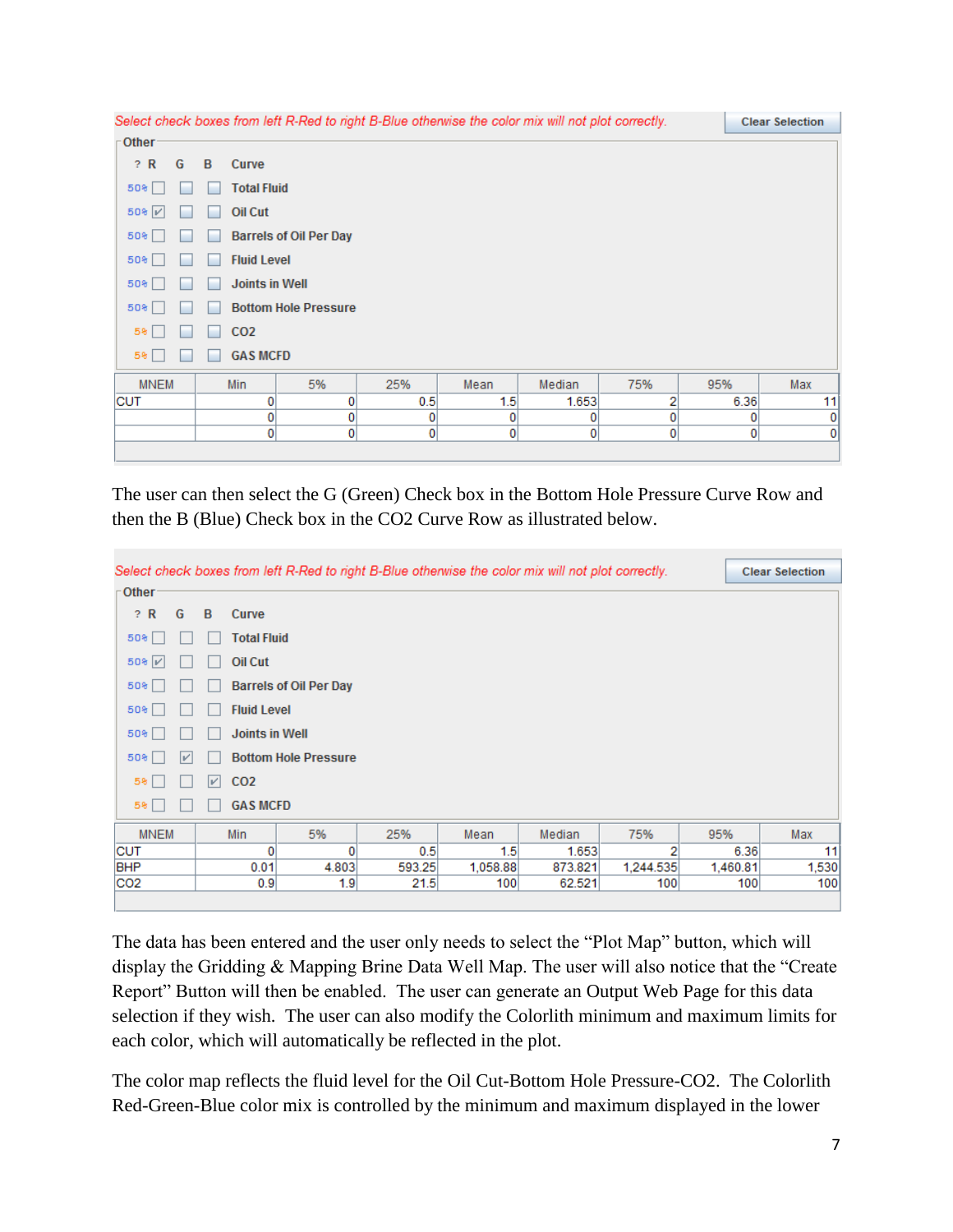panel of the "Map Brine Data" Frame. The Brine Data Well Map will have dark and light colors, dark being the maximum of the color mix or maximums of the CUT-BHP-CO2 data values and light the minimum of the color mix or minimums of the CUT-BHP-CO2 data. Each Red, Green and Blue Color goes from 0 – Maximum Brine Data Value to 255 – Minimum Fluid Level Data Value. The value of the specific curve set the value of the color, i.e.

Color Value =  $255 - [255 * (fluid level data value - Minimum) / (Maximum - Minimum)]$ 

This is done for each curve for each cell and the cell is then painted to the color of the Red-Green-Blue color values. If all the colors are set to 0 then the grid cell is black and this indicates that the maximum value for all the selected curves was used. If all the colors are set to 255 then the grid cell is white and this indicates that the minimum value for all the selected curves was used. If the brine data was proportional between the wells, i.e. the fluid level data changes by a factor "A" then you would expect the color to be grays. The brine data is not necessarily proportional, in that the concentration of CUT-BHP-CO2 is the same by only a factor of "A" for each well. This gives the color of the map. The CO2 will be at a maximum for some wells and a minimum for others and the same for the CUT-BHP will vary across the well area.



The plot icon  $\mathbb Z$  button will only enable when the user has selected the 3 curves for plotting and will show the brine gridding & mapping map for the first sampled data. The Animation Control Dialog will appear at the top of the screen.